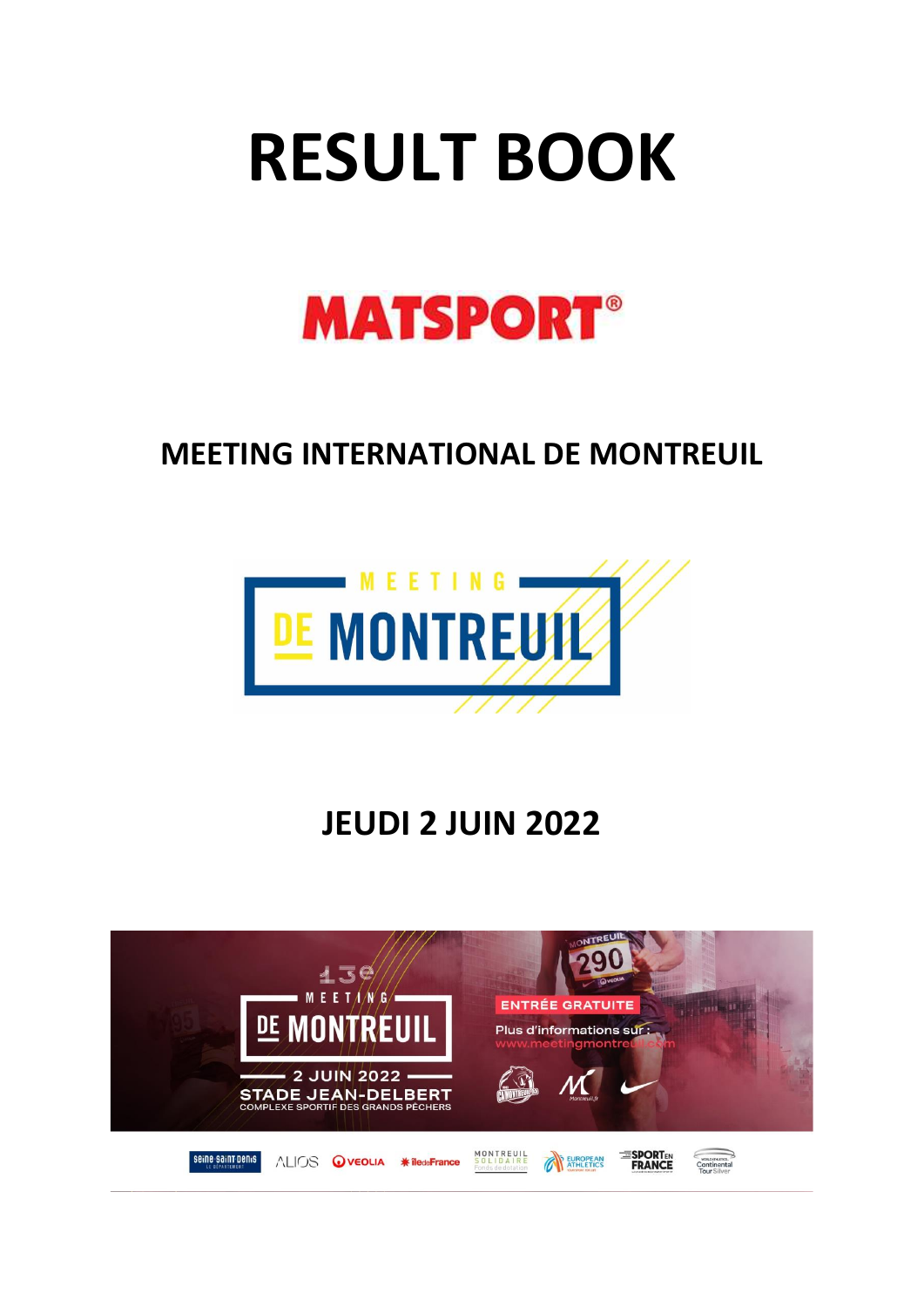

**MATSPORT®** 

Wind: +0.6 m/s

#### 02 JUIN 2022 **100m Men**

THU 2 JUN 2022 21:20

**Final**

| <b>IWORLD RECORD</b>   | 9.58 BOLT Usain         | JAM | Berlin (GER)            | 16 AUG 2009 |
|------------------------|-------------------------|-----|-------------------------|-------------|
| <b>WORLD LEAD</b>      | 9.85 OMANYALA Ferdinand | KEN | Kasarani, Nairobi (KEN) | 7 MAY 2022  |
| <b>IMEETING RECORD</b> | 9.86 VICAUT Jimmy       | FRA | Montreuil (FRA)         | 7 JUN 2016  |

| Rank           |    | <b>Bib Name</b>                                  | Ctry<br>Code | Lane           | Reaction<br><b>Time</b> | Result |           |
|----------------|----|--------------------------------------------------|--------------|----------------|-------------------------|--------|-----------|
| 1              | 70 | <b>CISSE Arthur</b><br>Côte d'Ivoire             | <b>CIV</b>   | 5              | 0.184                   | 10.06  | SB        |
| $\overline{2}$ |    | 73 VICAUT Jimmy<br>France                        | <b>FRA</b>   | $\overline{4}$ | 0.175                   | 10.10  | SB        |
| 3              |    | 77 CHARLESTON Cravon<br>United States of America | <b>USA</b>   | 1              | 0.204                   | 10.14  |           |
| 4              |    | <b>76 ERASMUS Emile</b><br>South Africa          | <b>RSA</b>   | 8              | 0.144                   | 10.15  |           |
| 5              |    | 72 ZEZE Meba-mickael<br>France                   | <b>FRA</b>   | $\overline{c}$ | 0.140                   | 10.21  | SB        |
| 6              |    | 75 BARDI Felipe<br>Brazil                        | <b>BRA</b>   | 3              | 0.139                   | 10.24  |           |
| $\overline{7}$ |    | 71 CARDOSO Erik<br><b>Brazil</b>                 | <b>BRA</b>   | 6              | 0.156                   | 10.30  |           |
| 8              |    | 74 ERIUS Jeff<br>France                          | <b>FRA</b>   | $\overline{7}$ | 0.139                   | 10.34  | <b>SB</b> |

| <b>Weather conditions</b><br>$21^{\circ}$ C<br>Temperature: | Humidity:                  | 30% | Conditions:                                 | Clear sky |                                                                  |                                                       |          |
|-------------------------------------------------------------|----------------------------|-----|---------------------------------------------|-----------|------------------------------------------------------------------|-------------------------------------------------------|----------|
| Legend:<br><b>SB</b><br>Season Best                         |                            |     |                                             |           |                                                                  |                                                       |          |
| ATHM100M--------------FNL-000100-- C73A 1.0                 |                            |     | Report Created THU 2 JUN 2022 21:57         |           |                                                                  |                                                       | Page 1/1 |
| seine saint benis<br>LE DÉPARTEMENT                         | ALIOS OVEOLIA *iledeFrance |     | MONTREUIL<br>SOLIDAIRE<br>Fonds de dotation | EUROPEAN  | <b>ESPORTEN</b><br><b>FRANCE</b><br>A CHAINE FAIRMANEMENT SPORTS | WORLD ATHLETICS.<br>Continental<br><b>Tour Silver</b> |          |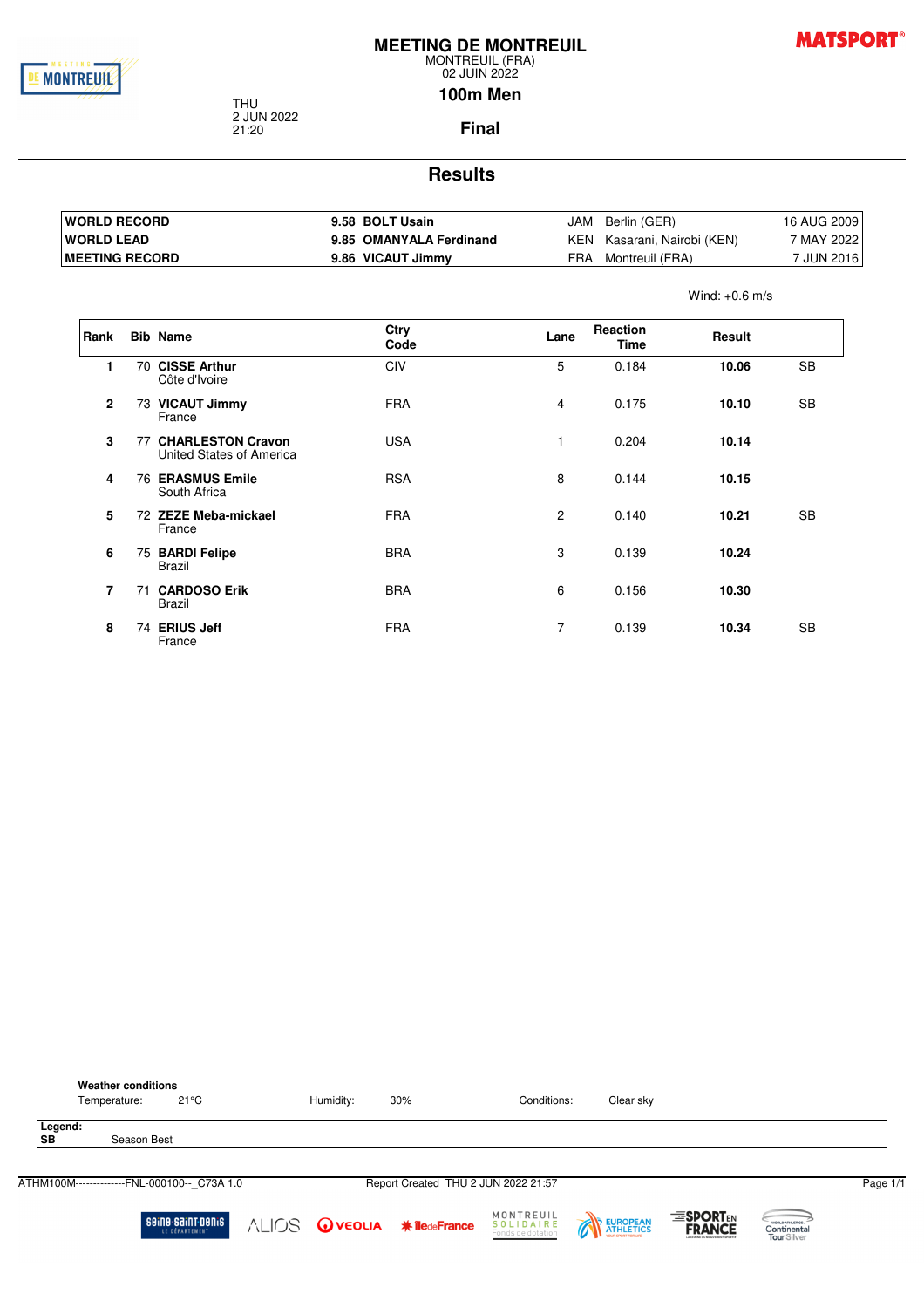

**MATSPORT®** 

02 JUIN 2022

2 JUN 2022

THU

21:15

**400m Women**

**Final**

| <b>WORLD RECORD</b>   |                                                       | 47.60 KOCH Marita       |                | GDR Canberra (AUS)      |        | 6 OCT 1985  |
|-----------------------|-------------------------------------------------------|-------------------------|----------------|-------------------------|--------|-------------|
| <b>WORLD LEAD</b>     |                                                       | 49.49 PAULINO Marileidy |                | DOM La Nucia (ESP)      |        | 21 MAY 2022 |
| <b>MEETING RECORD</b> |                                                       | 50.66 PAULINO Marileidy |                | DOM Montreuil (FRA)     |        | 1 JUN 2021  |
| Rank                  | <b>Bib Name</b>                                       | Ctry<br>Code            | Lane           | Reaction<br><b>Time</b> | Result |             |
| 1                     | 69 GOMEZ Roxana<br>Cuba                               | <b>CUB</b>              | 5              | 0.187                   | 51.72  |             |
| $\overline{2}$        | 68 NIELSEN Laviai<br>Great Britain & Northern Ireland | <b>GBR</b>              | 8              | 0.161                   | 52.72  | <b>SB</b>   |
| 3                     | 66 BROSSIER Amandine<br>France                        | <b>FRA</b>              | 3              | 0.176                   | 52.91  | <b>SB</b>   |
| 4                     | 65 LACOSTE Sokhna<br>France                           | <b>FRA</b>              | 6              | 0.230                   | 53.21  |             |
| 5                     | 67 RAZIKI Assia<br>Morocco                            | <b>MAR</b>              |                | 0.232                   | 53.38  |             |
| 6                     | 63 MAWDSLEY Sharlene<br>Ireland                       | IRL                     | $\overline{7}$ | 0.316                   | 53.61  |             |
| 7                     | 64 JONATHAS Wadeline<br>United States of America      | <b>USA</b>              | 4              | 0.203                   | 53.68  |             |
| 8                     | 62 LEMMENS Silke<br>Switzerland                       | <b>SUI</b>              | $\mathbf{2}$   | 0.209                   | 53.86  |             |

|                      | <b>Weather conditions</b><br>Temperature:   | $21^{\circ}$ C                      | Humidity: | 30%                                      | Conditions:                                 | Clear sky |                                                                  |                                                       |          |
|----------------------|---------------------------------------------|-------------------------------------|-----------|------------------------------------------|---------------------------------------------|-----------|------------------------------------------------------------------|-------------------------------------------------------|----------|
| Legend:<br><b>SB</b> | Season Best                                 |                                     |           |                                          |                                             |           |                                                                  |                                                       |          |
|                      | ATHW400M--------------FNL-000100-- C73A 1.0 |                                     |           | Report Created THU 2 JUN 2022 21:57      |                                             |           |                                                                  |                                                       | Page 1/1 |
|                      |                                             | seine saint benis<br>LE DÉPARTEMENT |           | <b>ALIOS</b> OveouA <b>*</b> iledeFrance | MONTREUIL<br>SOLIDAIRE<br>Fonds de dotation | EUROPEAN  | <b>ESPORTEN</b><br><b>FRANCE</b><br>A CHAINE FEIGHTENTMENT SPORT | WORLD ATHLETICS.<br>Continental<br><b>Tour Silver</b> |          |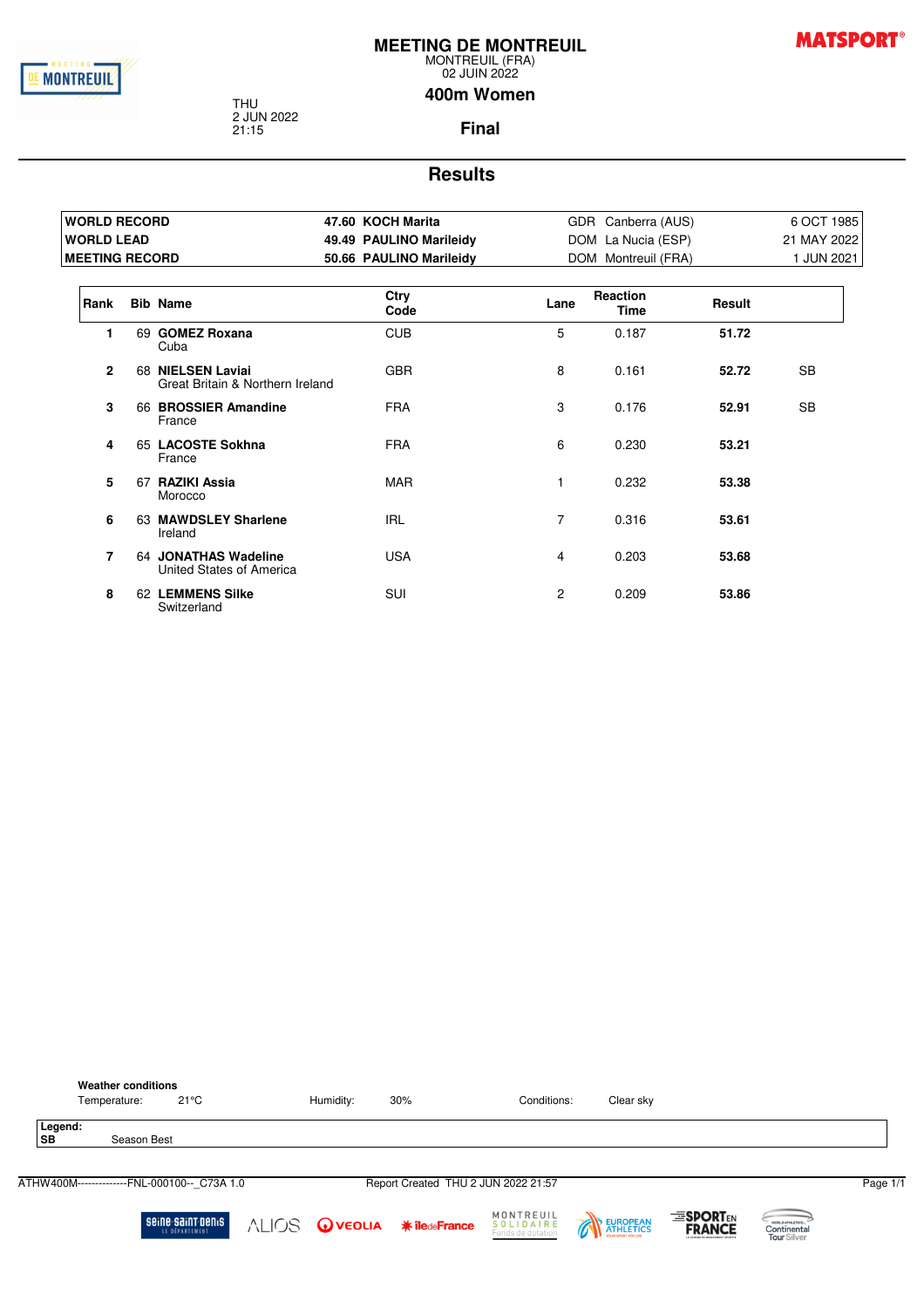

**MATSPORT®** 

MONTREUIL (FRA) 02 JUIN 2022

#### **800m Women**

THU 2 JUN 2022 21:50

**Final**

| <b>WORLD RECORD</b>   |                                          | 1:53.28 KRATOCHVILOVA Jarmila    |                | TCH München (GER)    |           | 26 JUL 1983 |
|-----------------------|------------------------------------------|----------------------------------|----------------|----------------------|-----------|-------------|
| <b>WORLD LEAD</b>     |                                          | 1:57.72 HODGKINSON Keely         |                | GBR Eugene, OR (USA) |           | 28 MAY 2022 |
| <b>MEETING RECORD</b> |                                          | 1:57.52 WAMBUI Margaret Nyairera |                | KEN Montreuil (FRA)  |           | 7 JUN 2016  |
| Rank                  | <b>Bib Name</b>                          | Ctry<br>Code                     | Lane           | Result               |           |             |
| 1                     | 99 LAMOTE Renelle<br>France              | <b>FRA</b>                       | 6              | 2:00.68              |           |             |
| $\mathbf{2}$          | 100 MORAA Mary<br>Kenya                  | <b>KEN</b>                       | 5              | 2:01.29              |           |             |
| 3                     | 103 HERING Christina<br>Germany          | <b>GER</b>                       | 8              | 2:01.35              |           |             |
| 4                     | 97 MESELE Worknesh<br>Ethiopia           | <b>ETH</b>                       | 4              | 2:01.98              | <b>SB</b> |             |
| 5                     | 96 LINDH Lovisa<br>Sweden                | <b>SWE</b>                       | $\overline{c}$ | 2:02.24              | <b>SB</b> |             |
| 6                     | 104 RAHAROLAHY Agnes<br>France           | <b>FRA</b>                       | 3              | 2:02.31              | <b>PB</b> |             |
| 7                     | 94 KANDISSOUNON Lena<br>France           | <b>FRA</b>                       | 1              | 2:02.60              | <b>PB</b> |             |
| 8                     | 95 WERRO Audrey<br>Switzerland           | SUI                              | 1              | 2:02.66              | <b>SB</b> |             |
| 9                     | 98 SAHNOUNE Meriem<br>France             | <b>FRA</b>                       | 3              | 2:02.80              | <b>SB</b> |             |
| 10                    | 102 GAJANOVA Gabriela<br>Slovak Republic | <b>SVK</b>                       | $\overline{c}$ | 2:03.21              | <b>SB</b> |             |
| 11                    | 105 ALMANZA Rose Mary<br>Cuba            | <b>CUB</b>                       | $\overline{7}$ | 2:05.86              |           |             |
|                       | 101 BAUMANN Jackie<br>Germany            | <b>GER</b>                       | 8              | <b>DNF</b>           |           |             |

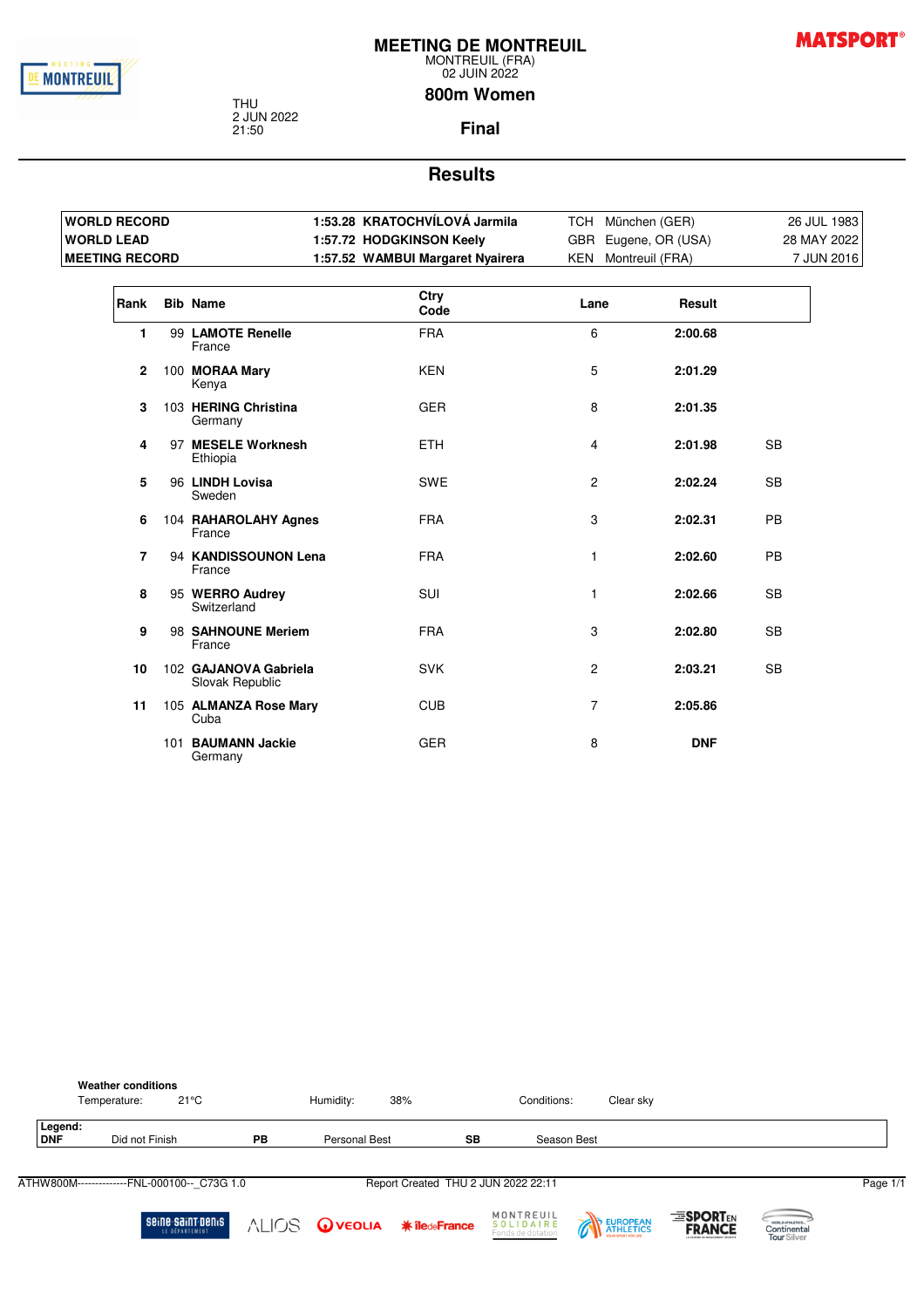

**MATSPORT®** 

#### 02 JUIN 2022 **800m Men**

THU 2 JUN 2022 21:55

**Final**

| <b>WORLD RECORD</b>   |                                                      | 1:40.91 RUDISHA David               |                | KEN London (GBR)          | 9 AUG 2012  |
|-----------------------|------------------------------------------------------|-------------------------------------|----------------|---------------------------|-------------|
| <b>WORLD LEAD</b>     |                                                      | 1:43.69 ZAHAFI Moad                 |                | MAR Gainesville, FL (USA) | 16 APR 2022 |
| <b>MEETING RECORD</b> |                                                      | 1:43.85 KIPKOECH Nicholas-Kiplangat |                | KEN Montreuil (FRA)       | 7 JUN 2016  |
| Rank                  | <b>Bib Name</b>                                      | Ctry<br>Code                        | Lane           | <b>Result</b>             |             |
| 1.                    | 109 KIPRUTO Collins<br>Kenya                         | <b>KEN</b>                          | 8              | 1:45.22                   |             |
| $\mathbf{2}$          | 115 MOULA Slimane<br>Algeria                         | <b>ALG</b>                          | $\overline{7}$ | 1:45.58                   | <b>SB</b>   |
| 3                     | 110 ROBERT Benjamin<br>France                        | <b>FRA</b>                          | 5              | 1:45.59                   |             |
| 4                     | 114 HETHAT Yassine<br>Algeria                        | <b>ALG</b>                          | $\overline{7}$ | 1:46.25                   |             |
| 5                     | 112 DE ARRIBA Alvaro<br>Spain                        | <b>ESP</b>                          | 3              | 1:46.28                   |             |
| 6                     | 107 KORIR Emmanuel Kipkur<br>Kenya                   | <b>KEN</b>                          | 6              | 1:46.29                   | <b>SB</b>   |
| 7                     | 117 KHATIR Nasredine<br>France                       | <b>FRA</b>                          | 3              | 1:46.66                   |             |
| 8                     | 106 NGENY Elias<br>Kenya                             | <b>KEN</b>                          | $\overline{2}$ | 1:46.96                   | <b>SB</b>   |
| 9                     | 116 BOSSE Pierre-ambroise<br>France                  | <b>FRA</b>                          | 4              | 1:47.12                   | <b>SB</b>   |
| 10                    | 111 KOZAR Anicet<br>France                           | <b>FRA</b>                          | $\mathbf{1}$   | 1:47.56                   | <b>SB</b>   |
| 11                    | 118 BELBACHIR Mohamed<br>Algeria                     | <b>ALG</b>                          | $\overline{2}$ | 1:47.69                   | <b>SB</b>   |
| 12                    | 113 DAVIS Archie<br>Great Britain & Northern Ireland | <b>GBR</b>                          | $\mathbf{1}$   | 1:48.95                   |             |
|                       | 108 KIPCHUMBA Evans<br>Kenya                         | <b>KEN</b>                          | 8              | <b>DNF</b>                |             |

|                       | <b>Weather conditions</b><br>21°C<br>Temperature: |           | Humidity:   | 38%                                 | Conditions:                                 | Clear sky |                                                                  |                                                |          |
|-----------------------|---------------------------------------------------|-----------|-------------|-------------------------------------|---------------------------------------------|-----------|------------------------------------------------------------------|------------------------------------------------|----------|
| Legend:<br><b>DNF</b> | Did not Finish                                    | <b>SB</b> | Season Best |                                     |                                             |           |                                                                  |                                                |          |
|                       | ATHM800M--------------FNL-000100-- C73G 1.0       |           |             | Report Created THU 2 JUN 2022 22:26 |                                             |           |                                                                  |                                                | Page 1/1 |
|                       | seine saint benis<br>LE DÉPARTEMENT               |           |             | ALIOS OVEOLIA *iledeFrance          | MONTREUIL<br>SOLIDAIRE<br>Fonds de dotation | EUROPEAN  | <b>ESPORTEN</b><br><b>FRANCE</b><br>A CHAINE FEIGHTENTMENT SPORT | WORLD ATHLETICS.<br>Continental<br>Tour Silver |          |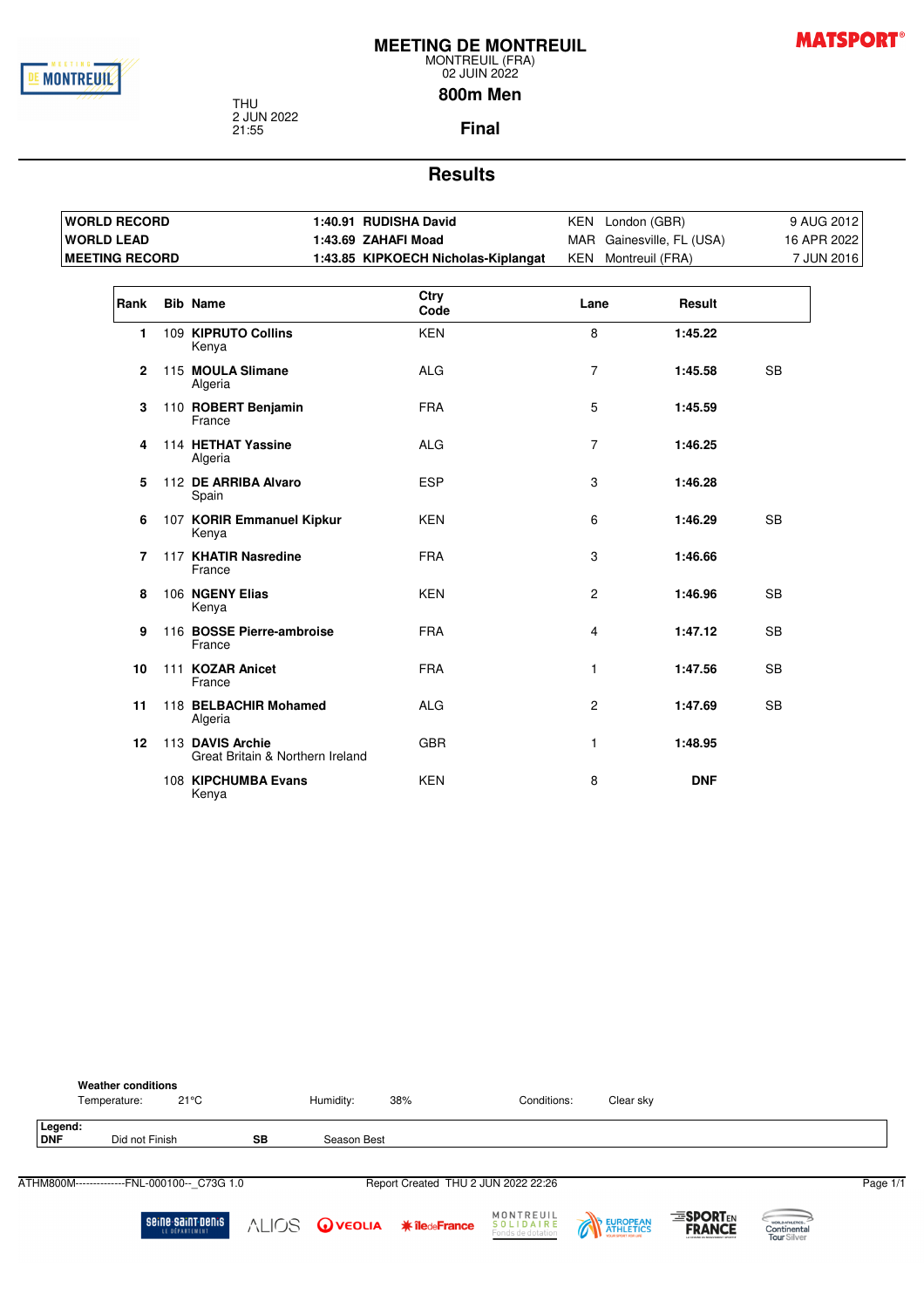

**MATSPORT®** 

MONTREUIL (FRA) 02 JUIN 2022

THU 2 JUN 2022 20:55

**1500m Women**

#### **Final**

#### **Results**

| <b>WORLD RECORD</b>     |                                       | 3:50.07 DIBABA Genzebe   | ETH Monaco (MON)     |            | 17 JUL 2015 |
|-------------------------|---------------------------------------|--------------------------|----------------------|------------|-------------|
| <b>WORLD LEAD</b>       |                                       | 3:52.59 KIPYEGON Faith   | KEN Eugene, OR (USA) |            | 28 MAY 2022 |
| <b>MEETING RECORD</b>   |                                       | 4:06.91 BARYSEVICH Darya | BLR Montreuil (FRA)  |            | 1 JUN 2021  |
| Rank                    | <b>Bib Name</b>                       | Ctry<br>Code             | Order                | Result     |             |
| $\mathbf{1}$            | 48 WELTEJI Diribe<br>Ethiopia         | <b>ETH</b>               | 13                   | 3:59.48    | <b>MR</b>   |
| $\mathbf{2}$            | 54 MEKONEN Mebriht<br>Ethiopia        | <b>ETH</b>               | 12                   | 4:03.60    | <b>SB</b>   |
| 3                       | 55 TROST Katharina<br>Germany         | <b>GER</b>               | 8                    | 4:04.29    | PB          |
| $\overline{\mathbf{4}}$ | 56 KLOSTERHALFEN Konstanze<br>Germany | <b>GER</b>               | 14                   | 4:04.60    | <b>SB</b>   |
| 5                       | 61 MEHARI Hiwot<br>Ethiopia           | <b>ETH</b>               | 6                    | 4:04.86    | PB          |
| 6                       | 58 KIYENG Judith<br>Kenya             | <b>KEN</b>               | 11                   | 4:05.04    |             |
| $\overline{7}$          | 52 TESFAY Wezam<br>Ethiopia           | <b>ETH</b>               | 10                   | 4:07.47    | <b>PB</b>   |
| 8                       | 47 APRILE Giulia<br>Italy             | <b>ITA</b>               | $\overline{7}$       | 4:09.72    | PB          |
| 9                       | 53 AYYILDIZ Silan<br>Turkey           | <b>TUR</b>               | $\mathbf{1}$         | 4:10.59    | PB          |
| 10                      | 59 GEYER CARLES Johanna<br>France     | <b>FRA</b>               | 5                    | 4:12.24    | <b>SB</b>   |
| 11                      | 57 DELARCHE Katia<br>France           | <b>FRA</b>               | $\overline{2}$       | 4:14.10    |             |
| 12                      | 49 MOUCHET Charlotte<br>France        | <b>FRA</b>               | 4                    | 4:14.31    | <b>SB</b>   |
| 13                      | 51 FULCHIRON Berenice<br>France       | <b>FRA</b>               | 3                    | 4:14.84    | <b>SB</b>   |
|                         | 60 CHELANGAT Josephine<br>Kenya       | <b>KEN</b>               | 15                   | <b>DNF</b> |             |
|                         | 50 GRANZ Caterina<br>Germany          | <b>GER</b>               | 9                    | <b>DNF</b> |             |



**MONTREUIL**<br>**SOLIDAIRE**<br>Fonds de dotation ALIOS Oveoua \*iledeFrance

EUROPEAN

 $\overline{\mathscr{C}}$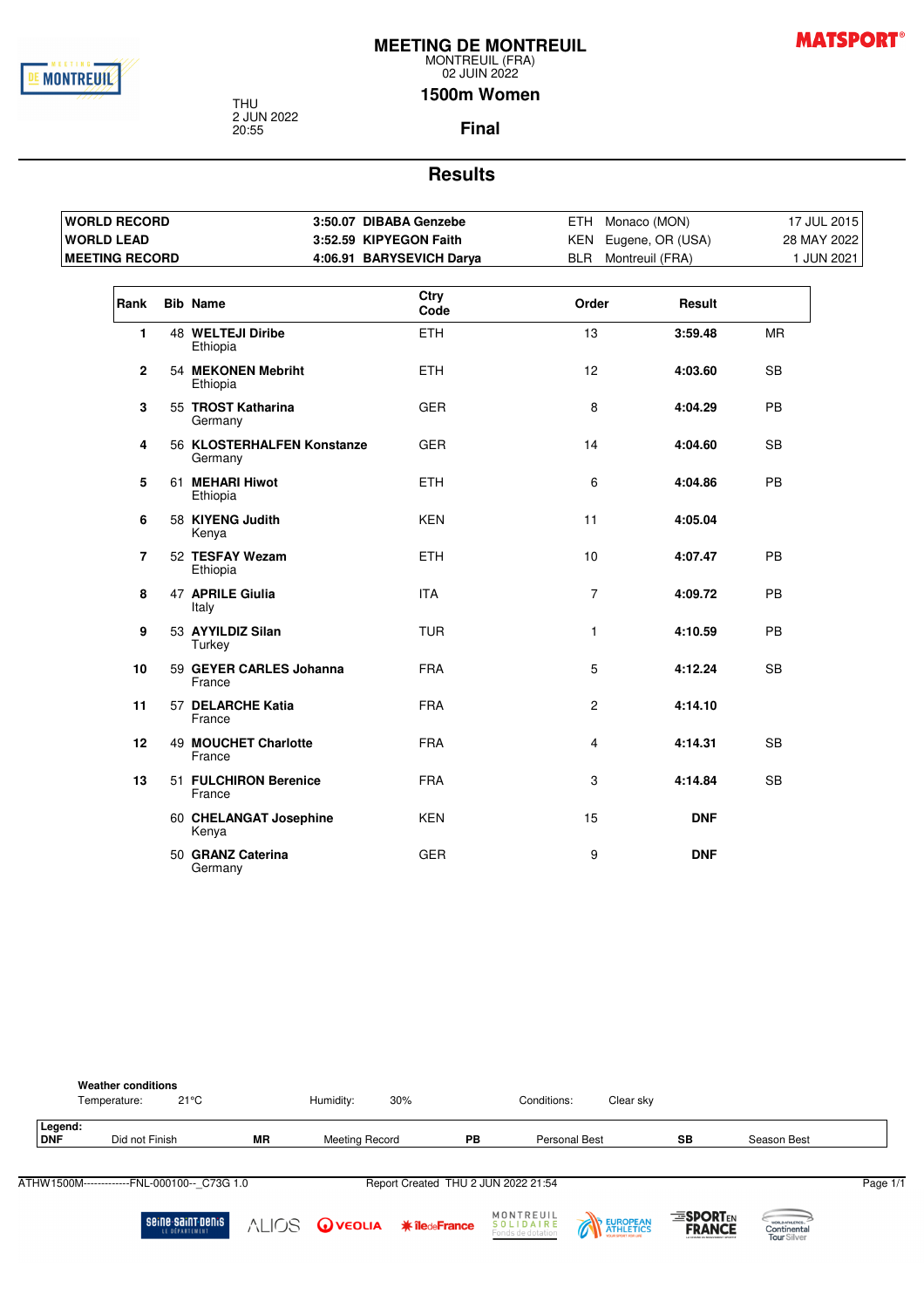

**MATSPORT®** 

02 JUIN 2022 **1500m Men**

THU 2 JUN 2022 21:05

**Final**

#### **Results**

|                       | <b>WORLD RECORD</b> |                                           | 3:26.00 EL GUERROUJ Hicham |                | MAR Roma (ITA)              | 14 JUL 1998 |
|-----------------------|---------------------|-------------------------------------------|----------------------------|----------------|-----------------------------|-------------|
| <b>WORLD LEAD</b>     |                     |                                           | 3:31.01 KIPSANG Abel       |                | KEN Kasarani, Nairobi (KEN) | 7 MAY 2022  |
| <b>MEETING RECORD</b> |                     |                                           | 3:33.99 KIPSANG Abel       |                | KEN Montreuil (FRA)         | 1 JUN 2021  |
| Rank                  |                     | <b>Bib Name</b>                           | Ctry<br>Code               | Order          | Result                      |             |
| $\mathbf{1}$          |                     | 142 HABZ Azeddine<br>France               | <b>FRA</b>                 | 16             | 3:36.27                     | SB          |
| $\mathbf{2}$          |                     | 137 MOUKRIME Tarik<br>Belgium             | <b>BEL</b>                 | 10             | 3:36.95                     | PB          |
| 3                     |                     | 147 TAKI Kumari<br>Kenya                  | <b>KEN</b>                 | 8              | 3:37.31                     |             |
| 4                     |                     | 144 SZOT Flavien<br>France                | <b>FRA</b>                 | $\overline{4}$ | 3:39.15                     | <b>SB</b>   |
| 5                     |                     | 133 MESLEK Oussama<br>Italy               | <b>ITA</b>                 | 2              | 3:39.67                     | <b>SB</b>   |
| 6                     |                     | 146 MISCHLER Baptiste<br>France           | <b>FRA</b>                 | 15             | 3:40.26                     |             |
| 7                     |                     | 141 AZIZE Melkeneh<br>Ethiopia            | <b>ETH</b>                 | 6              | 3:41.54                     | SB          |
| 8                     |                     | 135 EL BOUAJAJI Mohamed-amine<br>France   | <b>FRA</b>                 | 1              | 3:41.76                     | SB          |
| 9                     |                     | 136 BELHADJ Mehdi<br>France               | <b>FRA</b>                 | 3              | 3:44.08                     | <b>SB</b>   |
| 10                    |                     | 148 KEDDAR Salim<br>Algeria               | <b>ALG</b>                 | 5              | 3:47.22                     | SB          |
| 11                    |                     | 143 DEBJANI Ismael<br>Belgium             | <b>BEL</b>                 | 9              | 3:51.06                     | <b>SB</b>   |
|                       |                     | 138 AKBACHE Mounir<br>France              | <b>FRA</b>                 | 17             | <b>DNF</b>                  |             |
|                       |                     | 131 DENISSEL Simon<br>France              | <b>FRA</b>                 | 12             | <b>DNF</b>                  |             |
|                       |                     | 145 KIPRUGUT Boaz<br>Kenya                | <b>KEN</b>                 | 18             | <b>DNF</b>                  |             |
|                       |                     | 132 KWEMOI Ronald<br>Kenya                | <b>KEN</b>                 | $\overline{7}$ | <b>DNF</b>                  |             |
|                       |                     | 140 MIELLET Alexis<br>France              | <b>FRA</b>                 | 13             | <b>DNF</b>                  |             |
|                       |                     | 139 SADIKI Abdellatif<br>Morocco          | <b>MAR</b>                 | 11             | <b>DNF</b>                  |             |
|                       |                     | 134 MEKHISSI BENABBAD Mahiedine<br>France | <b>FRA</b>                 | 14             | <b>DNS</b>                  |             |

|                       | <b>Weather conditions</b><br>Temperature: | $21^{\circ}$ C |            | Humidity:     | 30% |    | Conditions:   | Clear sky |           |             |
|-----------------------|-------------------------------------------|----------------|------------|---------------|-----|----|---------------|-----------|-----------|-------------|
| Legend:<br><b>DNF</b> | Did not Finish                            |                | <b>DNS</b> | Did not Start |     | PB | Personal Best |           | <b>SB</b> | Season Best |
|                       |                                           |                |            |               |     |    |               |           |           |             |

ATHM1500M-------------FNL-000100--\_C73G 1.0 Report Created THU 2 JUN 2022 21:56 Report Created THU 2 JUN 2022 21:56

**Seine-Saint-Denis** 

**MONTREUIL**<br>**SOLIDAIRE**<br>Fonds de dotation ALIOS OVEOLIA \*iledeFrance



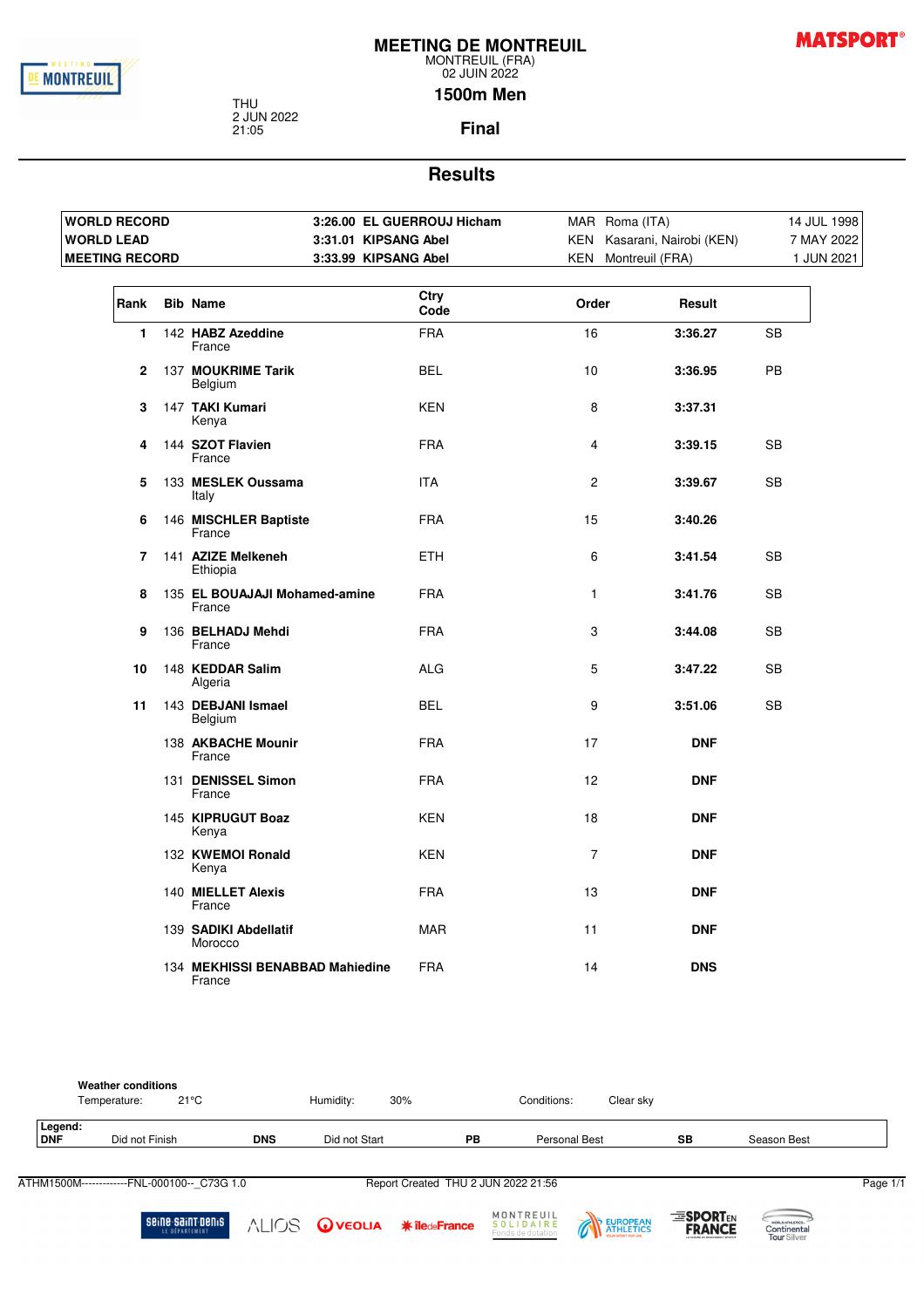

**MATSPORT®** 

MONTREUIL (FRA) 02 JUIN 2022

#### **5000m Women**

THU 2 JUN 2022 22:00

**Final**

| <b>WORLD RECORD</b>   |                                                       | 14:06.62 GIDEY Letesenbet | ETH Valencia (ESP)  |                      |             | 7 OCT 2020 |
|-----------------------|-------------------------------------------------------|---------------------------|---------------------|----------------------|-------------|------------|
| <b>WORLD LEAD</b>     |                                                       | 14:12.98 TAYE Ejgayehu    |                     | ETH Eugene, OR (USA) | 27 MAY 2022 |            |
| <b>MEETING RECORD</b> |                                                       | 14:52.06 CHEBET Beatrice  | KEN Montreuil (FRA) |                      |             | 1 JUN 2021 |
| Rank                  | <b>Bib Name</b>                                       | Ctry<br>Code              | Order               | Result               |             |            |
| 1.                    | 120 JEPKEMAI Daisy<br>Kazakhstan                      | <b>KAZ</b>                | $\overline{7}$      | 14:45.69             | <b>MR</b>   |            |
| $\mathbf{2}$          | 130 KITE Gloria<br>Kenya                              | <b>KEN</b>                | 12                  | 15:02.92             | <b>SB</b>   |            |
| 3                     | 123 BAHTA Meraf<br>Sweden                             | <b>SWE</b>                | 6                   | 15:06.48             | <b>SB</b>   |            |
| 4                     | 127 RUTTO Stella<br>Romania                           | ROU                       | 3                   | 15:06.93             | <b>PB</b>   |            |
| 5                     | 124 CHESANG Prisca<br>Uganda                          | <b>UGA</b>                | 4                   | 15:16.66             | <b>SB</b>   |            |
| 6                     | 126 LAHTI Sarah<br>Sweden                             | <b>SWE</b>                | 9                   | 15:18.39             |             |            |
| 7                     | 129 CHEBET Esther<br>Uganda                           | <b>UGA</b>                | 5                   | 15:21.19             | <b>SB</b>   |            |
| 8                     | 119 WALKER Eloise<br>Great Britain & Northern Ireland | <b>GBR</b>                | $\mathbf{1}$        | 15:31.26             | <b>PB</b>   |            |
| 9                     | 125 BENFARES Sara<br>Germany                          | <b>GER</b>                | 8                   | 15:39.62             |             |            |
|                       | 121 DIBABA Genzebe<br>Ethiopia                        | <b>ETH</b>                | 10                  | <b>DNF</b>           |             |            |
|                       | 128 MOUCHET Charlotte<br>France                       | <b>FRA</b>                | 11                  | <b>DNF</b>           |             |            |
|                       | 122 RODRIGUEZ Lucia<br>Spain                          | <b>ESP</b>                | 2                   | <b>DNF</b>           |             |            |

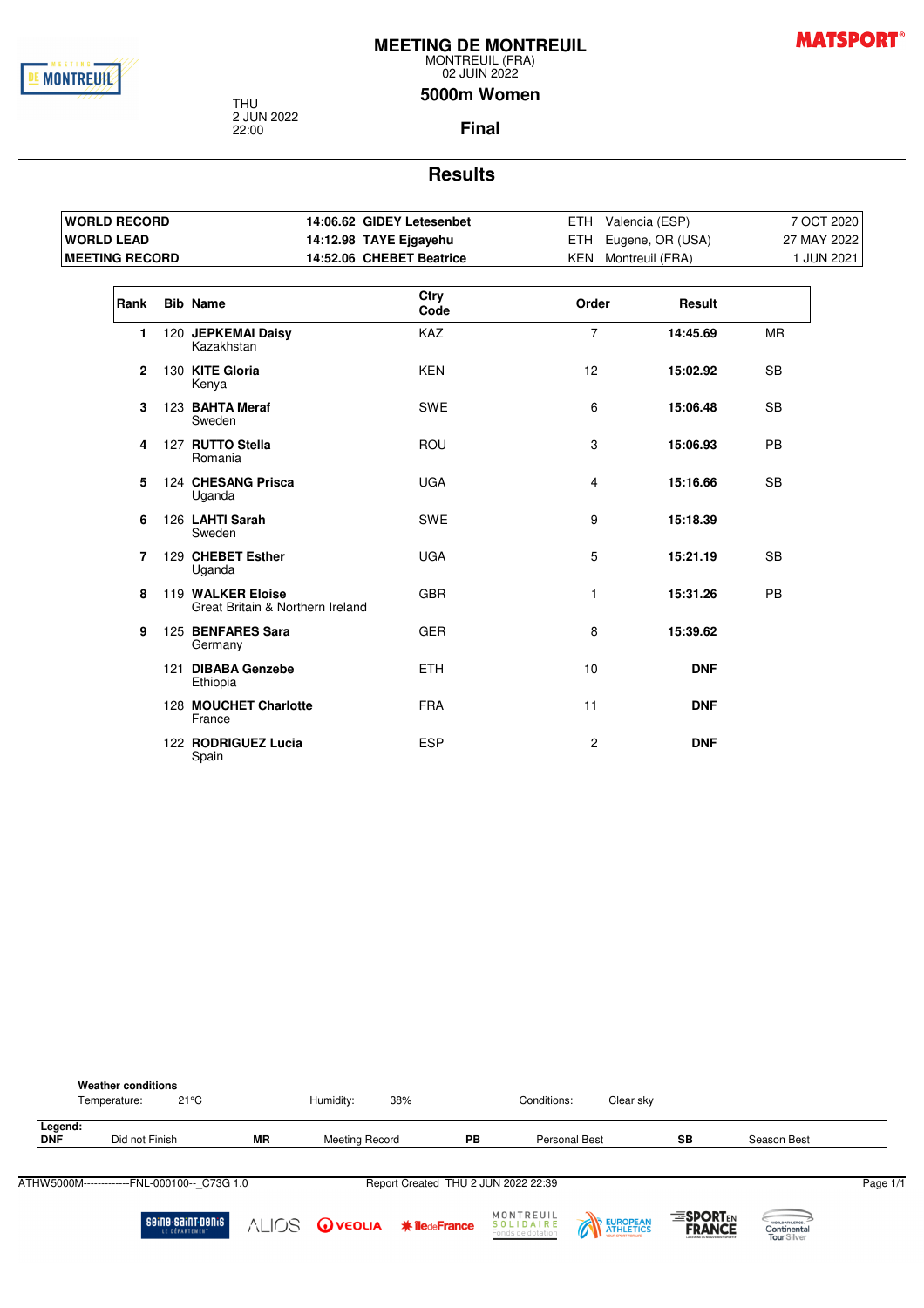

**MATSPORT®** 

#### 02 JUIN 2022 **5000m Men**

THU 2 JUN 2022 20:20

**Final**

| <b>WORLD RECORD</b>     |                                  | 12:35.36 CHEPTEGEI Joshua      |                  | UGA Monaco (MON)     | 14 AUG 2020 |
|-------------------------|----------------------------------|--------------------------------|------------------|----------------------|-------------|
| <b>WORLD LEAD</b>       |                                  | 12:50.05 AREGAWI Berihu        |                  | ETH Eugene, OR (USA) | 28 MAY 2022 |
| <b>MEETING RECORD</b>   |                                  | 13:11.01 WOLDEGIORGIS Abayneth |                  | ETH Montreuil (FRA)  | 7 JUN 2011  |
| Rank                    | <b>Bib Name</b>                  | Ctry<br>Code                   | Order            | Result               |             |
| 1.                      | 19 KEMBOI Cornelius<br>Kenya     | <b>KEN</b>                     | 6                | 13:04.31             | <b>MR</b>   |
| $\mathbf{2}$            | 9 KIMELI Isaac<br>Belgium        | <b>BEL</b>                     | 10 <sup>10</sup> | 13:04.72             | <b>PB</b>   |
| 3                       | 10 NDIEMA Isaac<br>Kenya         | <b>KEN</b>                     | 3                | 13:06.18             | <b>PB</b>   |
| $\overline{\mathbf{4}}$ | 20 KIPTARUS Felix<br>Kenya       | <b>KEN</b>                     | $\overline{4}$   | 13:07.99             | PB          |
| 5                       | 14 BOUKANTAR Soufyan<br>Morocco  | <b>MAR</b>                     | 9                | 13:10.29             | <b>PB</b>   |
| 6                       | 18 KIPLAGAT Benson<br>Kenya      | <b>KEN</b>                     | 8                | 13:10.41             | <b>PB</b>   |
| $\overline{7}$          | 8 HAY Hugo<br>France             | <b>FRA</b>                     | 11               | 13:12.14             | <b>SB</b>   |
| 8                       | 17 KIBIWOTT Boniface<br>Kenya    | <b>KEN</b>                     | 13               | 13:24.02             |             |
| 9                       | 12 HENDRIX Robin<br>Belgium      | <b>BEL</b>                     | $\overline{7}$   | 13:32.55             | <b>SB</b>   |
| 10                      | 11 WERKINEH Mebrahtu<br>Ethiopia | <b>ETH</b>                     | 1                | 13:37.23             | <b>PB</b>   |
| 11                      | 13 DEBOGNIES Simon<br>Belgium    | <b>BEL</b>                     | 5                | 13:44.40             | <b>SB</b>   |
| 12                      | 16 ANDRE Thiago<br><b>Brazil</b> | <b>BRA</b>                     | $\overline{2}$   | 13:46.15             | <b>PB</b>   |
|                         | 15 COUZINIER Pierre<br>France    | <b>FRA</b>                     | 12               | <b>DNF</b>           |             |

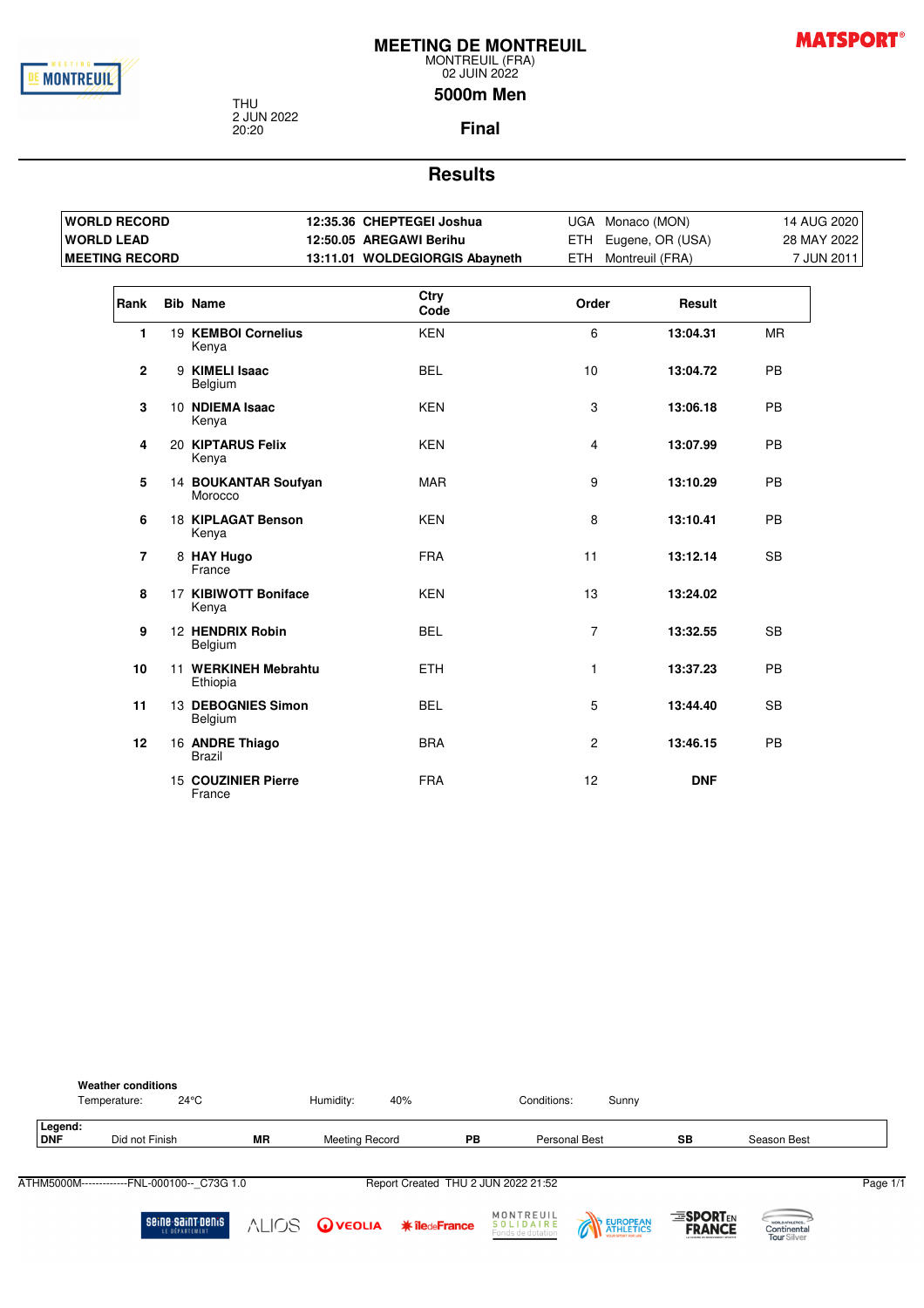

MONTREUIL (FRA) 02 JUIN 2022

#### **100m Hurdles Women**

THU 2 JUN 2022 21:40

**Final**

#### **Results**

| <b>IWORLD RECORD</b>   | 12.20 HARRISON Kendra       | USA London (GBR)          | 22 JUL 2016 |
|------------------------|-----------------------------|---------------------------|-------------|
| <b>IWORLD LEAD</b>     | 12.39 CAMACHO-QUINN Jasmine | PUR Gainesville, FL (USA) | 16 APR 2022 |
| <b>IMEETING RECORD</b> | 12.73 FELICIEN Perdita      | Montreuil (FRA)<br>CAN    | 7 JUN 2011  |

**Rank Bib Name Ctry Code Lane Reaction Time Result 1** 91 **MARSHALL Tonea** United States of America USA 4 0.142 **12.96 2** 89 **MORRISON Crystal** Jamaica JAM 5 0.169 **13.10 3** 90 **SENE Awa** France FRA 1 0.168 **13.13** SB **4** 86 **VALETTE Laura** France FRA 3 0.138 **13.15** SB **5** 88 **ROBLE Greisys** Cuba CUB 6 0.205 **13.20 6** 92 **COMPPER Solenn** France FRA 7 0.191 **13.37 7** 87 **PEREZ IBANEZ Keily** Cuba CUB 2 0.207 **13.41 8** 93 **VENDOME Lea** France FRA 8 0.222 **13.43**

|                      | <b>Weather conditions</b><br>Temperature:   | $21^{\circ}$ C                      | Humidity: | 30%                                 | Conditions:                                 | Clear sky |                                                                  |                               |          |
|----------------------|---------------------------------------------|-------------------------------------|-----------|-------------------------------------|---------------------------------------------|-----------|------------------------------------------------------------------|-------------------------------|----------|
| Legend:<br><b>SB</b> | Season Best                                 |                                     |           |                                     |                                             |           |                                                                  |                               |          |
|                      | ATHW100MHURD----------FNL-000100-- C73A 1.0 |                                     |           | Report Created THU 2 JUN 2022 22:00 |                                             |           |                                                                  |                               | Page 1/1 |
|                      |                                             | seine saint benis<br>LE DÉPARTEMENT |           | <b>ALIOS OVEOLIA *iledeFrance</b>   | MONTREUIL<br>SOLIDAIRE<br>Fonds de dotation | EUROPEAN  | <b>ESPORTEN</b><br><b>FRANCE</b><br>A CHAINE FEIGHTENTMENT SPORT | world Antenes.<br>Tour Silver |          |



Wind: +0.5 m/s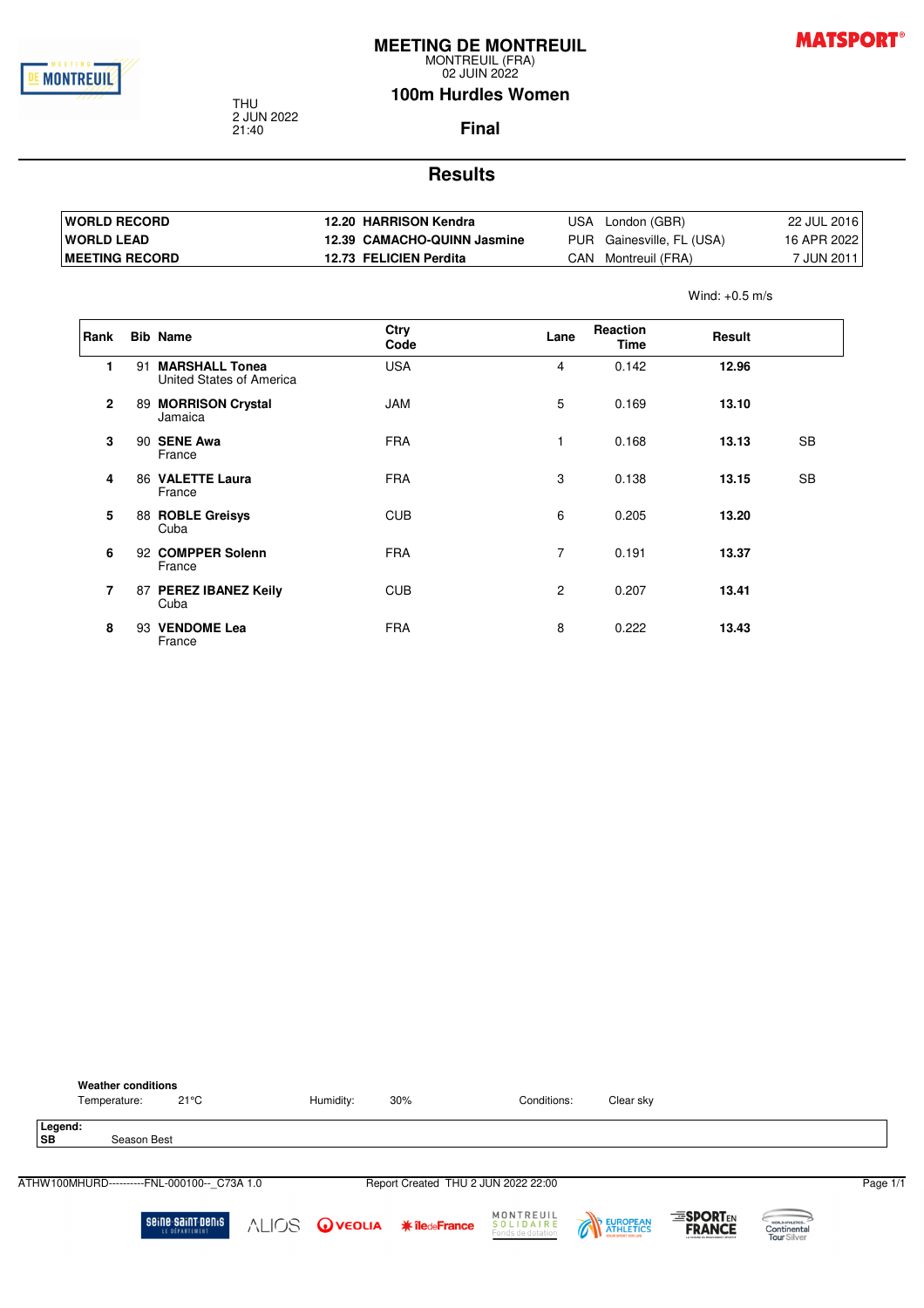

02 JUIN 2022

**MATSPORT®** 

#### **110m Hurdles Men**

THU 2 JUN 2022 21:25

**Final**

#### **Results**

| <b>IWORLD RECORD</b>   | 12.80 MERRITT Aries          | USA | Bruxelles (BEL)       | 7 SEP 2012  |
|------------------------|------------------------------|-----|-----------------------|-------------|
| <b>IWORLD LEAD</b>     | <b>13.07 CUNNINGHAM Trev</b> | USA | Bloomington, IN (USA) | 27 MAY 2022 |
| <b>IMEETING RECORD</b> | 12.99 SHUBENKOV Serguey      | ANA | Montreuil (FRA)       | 19 JUN 2018 |

Wind: +1.5 m/s

| Rank           |    | <b>Bib Name</b>                                     | Ctry       | Lane           | Reaction | Result |           |
|----------------|----|-----------------------------------------------------|------------|----------------|----------|--------|-----------|
|                |    |                                                     | Code       |                | Time     |        |           |
| 1              |    | 83 CONSTANTINO Gabriel<br>Brazil                    | <b>BRA</b> | $\overline{7}$ | 0.204    | 13.41  |           |
| $\overline{2}$ |    | 80 POZZI Andrew<br>Great Britain & Northern Ireland | <b>GBR</b> | 5              | 0.170    | 13.46  |           |
| 3              |    | 85 PEREIRA Rafael<br>Brazil                         | <b>BRA</b> | 3              | 0.180    | 13.48  |           |
| 4              |    | 79 MANGA Aurel<br>France                            | <b>FRA</b> | 4              | 0.164    | 13.50  | <b>SB</b> |
| 5              | 81 | <b>ROBERTS Daniel</b><br>United States of America   | <b>USA</b> | 6              | 0.181    | 13.59  |           |
| 6              |    | 84 KWAOU-MATHEY Just<br>France                      | <b>FRA</b> | $\overline{2}$ | 0.144    | 13.61  |           |
| $\overline{7}$ | 82 | <b>THOMAS Damion</b><br>Jamaica                     | <b>JAM</b> |                | 0.169    | 13.71  |           |
| 8              |    | 78 MOHAMED Raphael<br>France                        | <b>FRA</b> | 8              | 0.163    | 13.80  |           |

|           | <b>Weather conditions</b><br>Temperature: | $21^{\circ}$ C                              | Humidity:                         | 30% | Conditions:                                        | Clear sky |                                                               |                                                |          |
|-----------|-------------------------------------------|---------------------------------------------|-----------------------------------|-----|----------------------------------------------------|-----------|---------------------------------------------------------------|------------------------------------------------|----------|
| <b>SB</b> | Legend:                                   | Season Best                                 |                                   |     |                                                    |           |                                                               |                                                |          |
|           |                                           | ATHM110MHURD----------FNL-000100-- C73A 1.0 |                                   |     | Report Created THU 2 JUN 2022 21:58                |           |                                                               |                                                | Page 1/1 |
|           |                                           | seine saint benis<br>LE DÉPARTEMENT         | <b>ALIOS OVEOLIA ¥iledeFrance</b> |     | MONTREUIL<br><b>SOLIDAIRE</b><br>Fonds de dotation | EUROPEAN  | <b>ESPORTEN</b><br><b>FRANCE</b><br>A CHAINE FEIRDEATMENT SPO | WORLD ATHLETICS.<br>Continental<br>Tour Silver |          |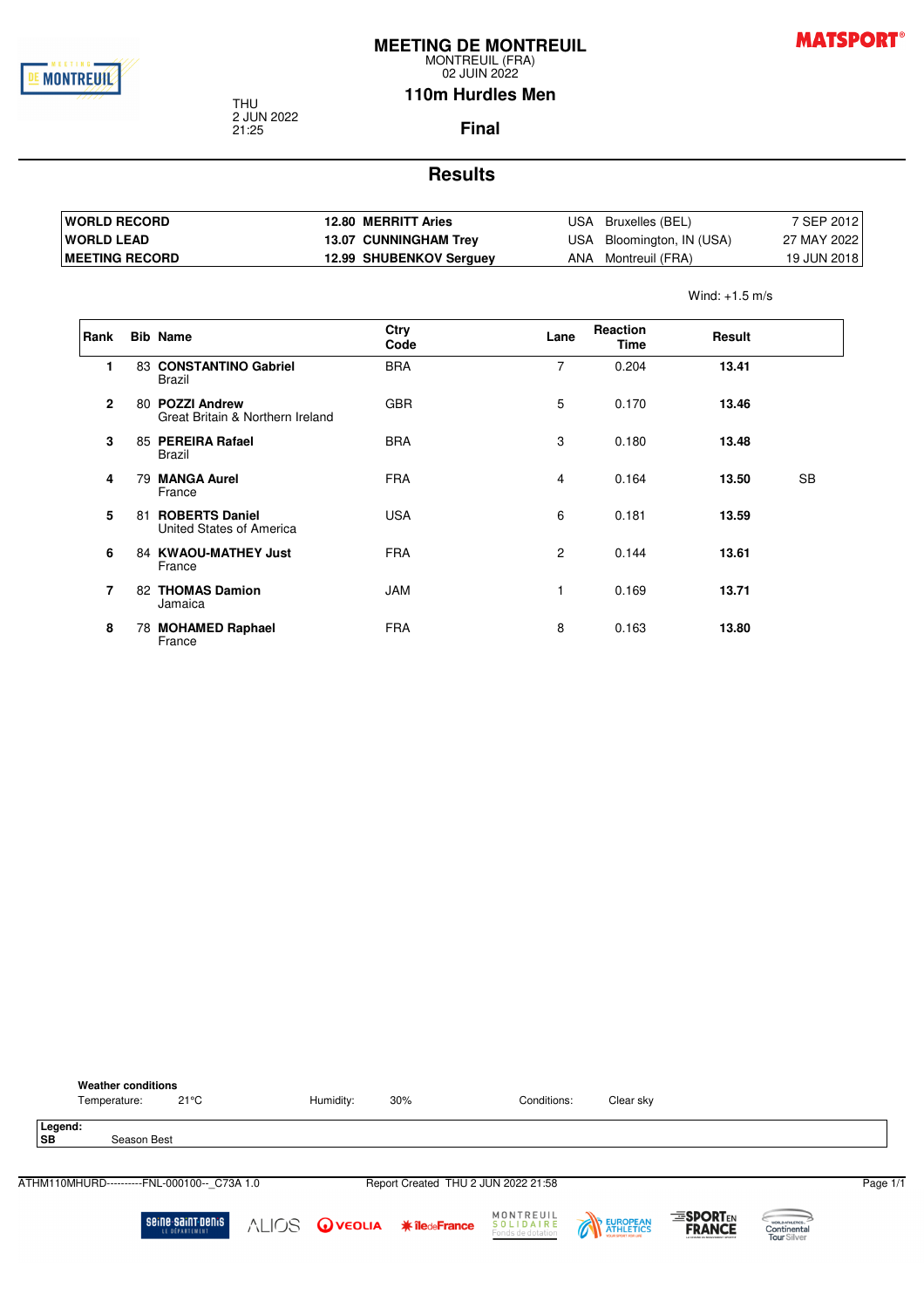

02 JUIN 2022

**MATSPORT®** 

#### **400m Hurdles Men**

THU 2 JUN 2022 20:40

**Final**

| <b>WORLD RECORD</b>   |    |                                           | 45.94 WARHOLM Karsten   |                       | NOR Tokyo (JPN)         |              | 3 AUG 2021  |
|-----------------------|----|-------------------------------------------|-------------------------|-----------------------|-------------------------|--------------|-------------|
| <b>WORLD LEAD</b>     |    |                                           | 47.23 DOS SANTOS Alison |                       | BRA Eugene, OR (USA)    |              | 28 MAY 2022 |
| <b>MEETING RECORD</b> |    |                                           | 48.95 VAILLANT Ludvy    | FRA                   | Montreuil (FRA)         |              | 19 JUN 2021 |
| Rank                  |    | <b>Bib Name</b>                           | Ctry<br>Code            | Lane                  | Reaction<br><b>Time</b> | Result       |             |
| 1                     |    | 26 VAILLANT Ludvy<br>France               | <b>FRA</b>              | 5                     | 0.148                   | 49.10        | <b>SB</b>   |
| $\overline{2}$        |    | 22 COPELLO Yasmani<br>Turkey              | <b>TUR</b>              | 4                     | 0.184                   | 49.11 (.108) | <b>SB</b>   |
| 3                     |    | 28 HAPPIO Wilfried<br>France              | <b>FRA</b>              | 3                     | 0.190                   | 49.11 (.108) | <b>SB</b>   |
| 4                     |    | 25 KOUNTA Muhammad Abdallah<br>France     | <b>FRA</b>              | $\overline{7}$        | 0.163                   | 49.70        | $=$ SB      |
| 5                     | 21 | <b>SMIDT Nick</b><br>Netherlands          | <b>NED</b>              | 8                     | 0.193                   | 49.81        | <b>SB</b>   |
| 6                     |    | 23 MULLER Vit<br><b>Czech Republic</b>    | <b>CZE</b>              | $\mathbf{2}^{\prime}$ | 0.212                   | 49.82        | <b>SB</b>   |
| 7                     |    | 24 ANGELA Ramsey<br><b>Netherlands</b>    | <b>NED</b>              | 6                     | 0.160                   | 50.00        |             |
| 8                     | 27 | <b>MFOMKPA Alain-herve</b><br>Switzerland | <b>SUI</b>              |                       | 0.163                   | 50.86        |             |

|                   | <b>Weather conditions</b><br>Temperature:   | $21^{\circ}$ C                      |    | Humidity:            | 30%                                 | Conditions:                                 | Clear sky |                                                               |                                                |          |
|-------------------|---------------------------------------------|-------------------------------------|----|----------------------|-------------------------------------|---------------------------------------------|-----------|---------------------------------------------------------------|------------------------------------------------|----------|
| Legend:<br>$=$ SB | Equal Season Best                           |                                     | SB | Season Best          |                                     |                                             |           |                                                               |                                                |          |
|                   | ATHM400MHURD----------FNL-000100-- C73A 1.0 |                                     |    |                      | Report Created THU 2 JUN 2022 21:53 |                                             |           |                                                               |                                                | Page 1/1 |
|                   |                                             | seine saint benis<br>LE DÉPARTEMENT |    | ALIOS <b>@veolia</b> | <b>* îledeFrance</b>                | MONTREUIL<br>SOLIDAIRE<br>Fonds de dotation | EUROPEAN  | <b>ESPORTEN</b><br><b>FRANCE</b><br>A CHAINE SUMMANEMENT SPOR | WORLD ATHLETICS.<br>Continental<br>Tour Silver |          |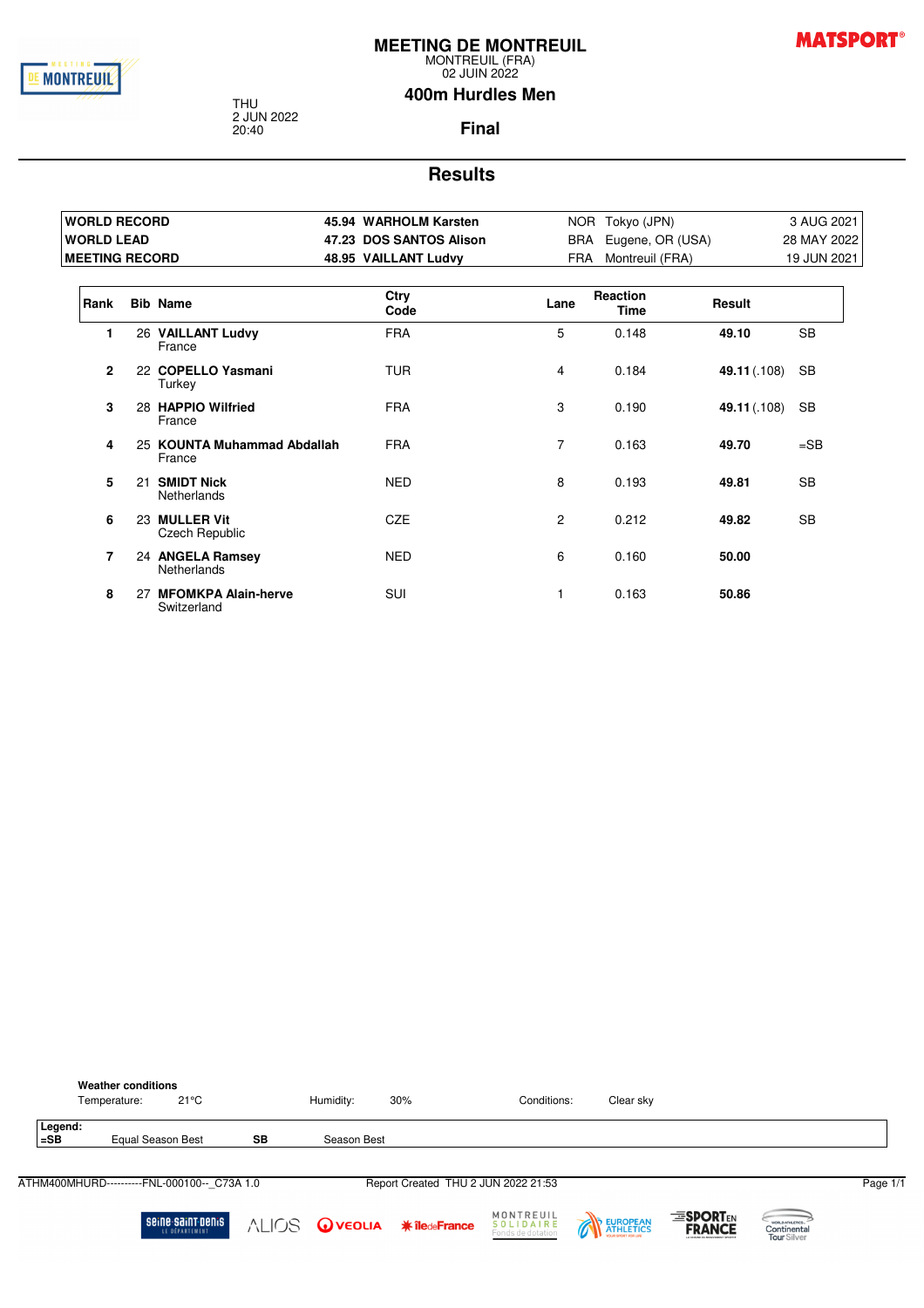

MONTREUIL (FRA) 02 JUIN 2022

**MATSPORT®** 

**Triple Jump Men**

THU 2 JUN 2022 20:50

**Final**

#### **Results**

| <b>WORLD RECORD</b>   |                                                        | 18.29 EDWARDS Jonathan |                       |                               | GBR Göteborg (SWE)          |                         |                                     |                        |                 | 7 AUG 1995  |
|-----------------------|--------------------------------------------------------|------------------------|-----------------------|-------------------------------|-----------------------------|-------------------------|-------------------------------------|------------------------|-----------------|-------------|
| <b>WORLD LEAD</b>     |                                                        | 17.64 DÍAZ Andy        |                       |                               | CUB Grosseto (ITA)          |                         |                                     |                        |                 | 22 MAY 2022 |
| <b>MEETING RECORD</b> |                                                        | 18.04 TAMGHO Teddy     |                       |                               | FRA Montreuil (FRA)         |                         |                                     |                        |                 | 18 AUG 2013 |
|                       | <b>Start Time: 20:55</b><br><b>End Time: 22:13</b>     |                        |                       |                               |                             |                         |                                     |                        |                 |             |
| Rank                  | <b>Bib Name</b>                                        | Ctry<br>Code           | 1                     | $\mathbf{2}$                  | 3                           | 4                       | 5                                   | 6                      | Result<br>Wind  |             |
| 1                     | <b>44 MARTINEZ Lazaro</b><br>Cuba                      | <b>CUB</b>             | 17.03<br>$+0.9$       | $-0.9$                        | 17.30 16.78 15.52<br>$+1.3$ | $+0.1$                  |                                     | $\mathbf{x}$<br>$+1.5$ | 17.30<br>$-0.9$ | $=$ PB      |
| $\overline{2}$        | 41 PICHARDO Pedro<br>Portugal                          | <b>POR</b>             | 17.18<br>$+0.1$       | $+0.2$                        | $+0.5$                      | $+0.4$                  | X 17.10 14.95 17.18 17.03<br>$+0.6$ | $+1.4$                 | 17.18<br>$+0.1$ | <b>SB</b>   |
| 3                     | 40 GOGOIS Thomas<br>France                             | <b>FRA</b>             | $-0.2$                | X 16.76 16.83 16.76<br>$+0.4$ |                             | $+1.2 +1.1$             | X<br>$+1.0$                         | $\mathbf{x}$<br>$+0.8$ | 16.83<br>$+1.2$ | <b>PB</b>   |
| 4                     | 38 PEREIRA Tiago<br>Portugal                           | <b>POR</b>             | 15.99<br>$+0.4$       | $+2.6$                        | X 16.42<br>$-0.1$           | $+0.8$                  | X 16.57 16.72<br>$+0.8$             | $+0.6$                 | 16.72<br>$+0.6$ | <b>SB</b>   |
| 5                     | 43 HESS Max<br>Germany                                 | <b>GER</b>             | $-0.6$                | $X$ 16.19<br>$+0.4$           | $\mathbf{x}$<br>$+1.2$      | $+0.7$                  | X 16.52 16.65<br>$+0.7$             | $+0.9$                 | 16.65<br>$+0.9$ | <b>SB</b>   |
| 6                     | 45 HODEBAR Enzo<br>France                              | <b>FRA</b>             | $+0.7$                | 16.14 16.59<br>$+1.7$         | $+0.6$                      | X 16.47 16.30<br>$+1.2$ | $+1.0$                              | $\mathbf x$<br>$+0.8$  | 16.59<br>$+1.7$ |             |
| 7                     | 39 RAPINIER Yoann<br>France                            | <b>FRA</b>             | $-0.7$                | 16.13 15.81<br>$+0.9$         | $+0.4$                      | X 16.27<br>$+1.0$       | $\mathbf x$<br>$+0.7$               | $\mathbf{x}$<br>$+1.4$ | 16.27<br>$+1.0$ |             |
| 8                     | <b>46 TAYLOR Christian</b><br>United States of America | <b>USA</b>             | $+1.2$                | 15.92 15.81<br>$+0.6$         | 16.11<br>$+1.0$             | X<br>$-0.2$             | X<br>$+0.7$                         | $\mathbf{x}$<br>$+0.7$ | 16.11<br>$+1.0$ | <b>SB</b>   |
| 9                     | 37 COMPAORE Benjamin<br>France                         | <b>FRA</b>             | $\mathbf x$<br>$+0.5$ | $+0.7$                        | X 15.68<br>$+0.9$           |                         |                                     |                        | 15.68<br>$+0.9$ |             |
|                       | 42 RAFFIN Melvin<br>France                             | <b>FRA</b>             | X<br>$+1.4$           | X<br>$-0.3$                   | X<br>$+0.4$                 |                         |                                     |                        | <b>NM</b>       |             |

| Starting order       |    | -  |    |    |    |          |               |    |    | 10 |
|----------------------|----|----|----|----|----|----------|---------------|----|----|----|
| Initial              | 4۵ | 40 | 39 | 45 | 42 | 38       | $\sim$<br>، ب | 44 | 46 | 4, |
| 4th and 5th attempts | 46 | 39 | 43 | 38 | 45 | ໍດ<br>40 | 4             | 44 |    |    |
| Final                |    |    |    |    |    |          |               |    |    |    |

|                      | <b>Weather conditions</b><br>Start of the event:<br>End of the event: | Temperature<br>$21^{\circ}$ C<br>$21^{\circ}$ C |                                |           | <b>Humidity</b><br>30%<br>38% | <b>Conditions</b><br>Clear sky<br>Clear sky |               |  |
|----------------------|-----------------------------------------------------------------------|-------------------------------------------------|--------------------------------|-----------|-------------------------------|---------------------------------------------|---------------|--|
| Legend:<br><b>SB</b> | Pass<br>Season Best                                                   | $=$ PB                                          | Equal Personal Best<br>Failure | <b>NM</b> | No Mark                       | PB                                          | Personal Best |  |

ATHMTRPLJUMP----------FNL----------\_C73P 1.0 Report Created THU 2 JUN 2022 22:27 Page 1/1



ALIOS OVEOLIA \*iledeFrance





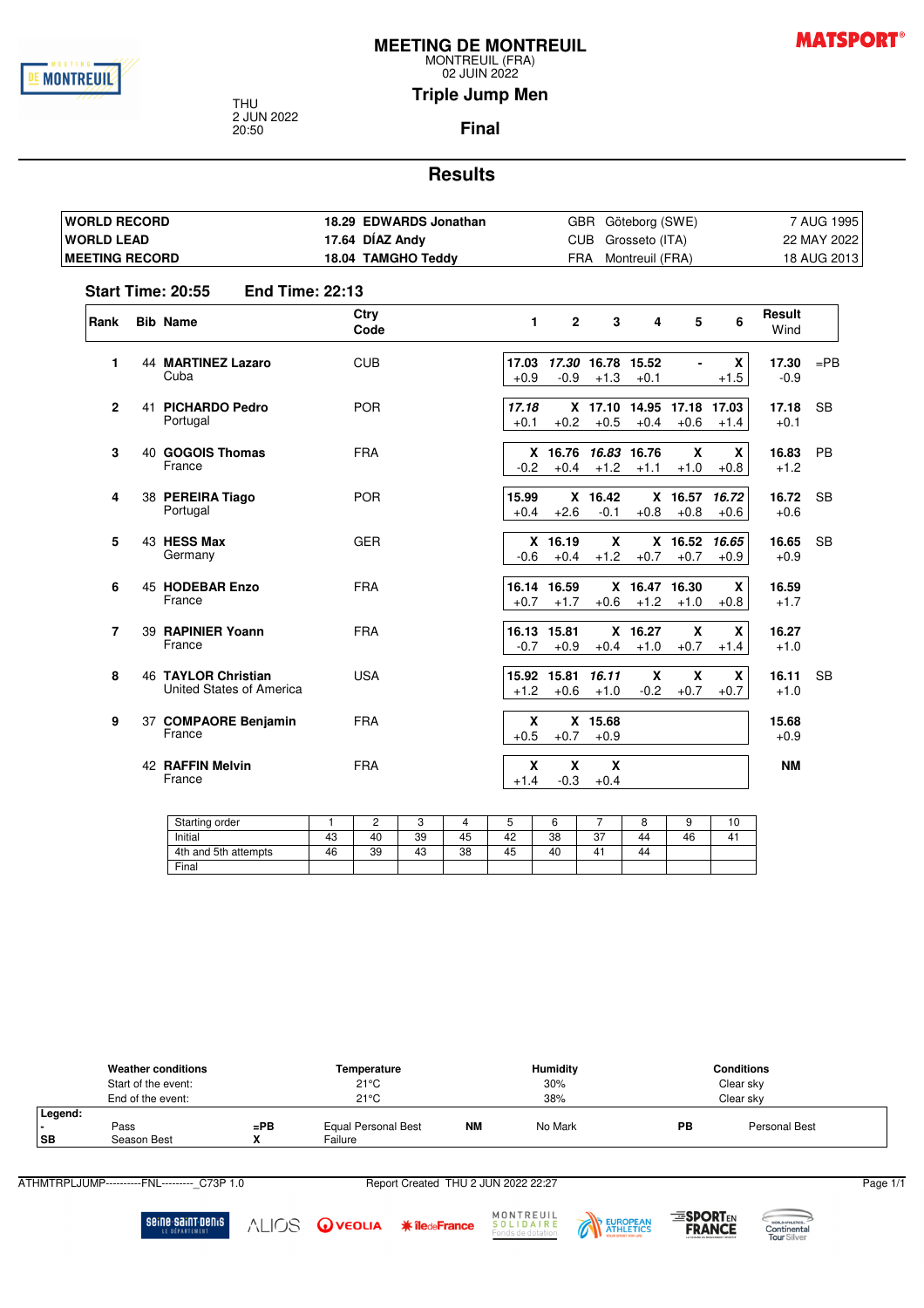

02 JUIN 2022

## **MATSPORT®**

#### **High Jump Women**

THU 2 JUN 2022 20:45

**Final**

#### **Results**

| <b>IWORLD RECORD</b>   | 2.09 KOSTADINOVA Stefka  | BUL | Roma (ITA)           | 30 AUG 1987 |
|------------------------|--------------------------|-----|----------------------|-------------|
| <b>IWORLD LEAD</b>     | 2.00 MAHUCHIKH Yaroslava |     | UKR Eugene, OR (USA) | 27 MAY 2022 |
| <b>IMEETING RECORD</b> | 1.89 THIAM Nafissatou    | BEL | Montreuil (FRA)      | JUN 2021    |

#### **Start Time: 20:35 End Time: 21:52**

| Rank           |    | <b>Bib</b> Name                         | Ctry       | 1.70                     | 1.75     | 1.80       | 1.83       | 1.86 | 1.89       | 1.92       | Result      |           |
|----------------|----|-----------------------------------------|------------|--------------------------|----------|------------|------------|------|------------|------------|-------------|-----------|
|                |    |                                         | Code       |                          |          |            |            |      |            |            |             |           |
| 1              | 33 | <b>TABASHNIK Kateryna</b><br>Ukraine    | <b>UKR</b> | ۰                        | $\circ$  | $\circ$    | O          | O    | XXO        | <b>XXX</b> | $1.89$ = MR |           |
| $\mathbf{2}$   | 35 | <b>SADULLAYEVA Safina</b><br>Uzbekistan | <b>UZB</b> |                          |          | $\circ$    | O          | O    | <b>XXX</b> |            | 1.86 SB     |           |
| 3              |    | 32 APOSTOLOVSKI Lia<br>Slovenia         | <b>SLO</b> | ٠                        | O        | $\circ$    | $\circ$    | XO   | <b>XXX</b> |            | $1.86$ =SB  |           |
| 3              | 36 | <b>BAIKSTYTE Urte</b><br>Lithuania      | <b>LTU</b> | $\overline{\phantom{a}}$ | O        | $\circ$    | O          | XO   | <b>XXX</b> |            | 1.86        |           |
| 5              | 34 | <b>GICQUEL Solene</b><br>France         | <b>FRA</b> |                          | $\circ$  | $\circ$    | XO         | XO   | <b>XXX</b> |            | 1.86 SB     |           |
| 6              | 29 | <b>OKUNEVA Oksana</b><br>Ukraine        | <b>UKR</b> |                          | $\Omega$ | XXO        | $\circ$    | XO   | <b>XXX</b> |            | 1.86        |           |
| $\overline{7}$ | 31 | <b>MAXWELL Laureen</b><br>France        | <b>FRA</b> | ٠                        | XO       | $\circ$    | <b>XXX</b> |      |            |            | 1.80        | <b>SB</b> |
| 8              | 30 | <b>SALIN-EYIKE Laura</b><br>France      | <b>FRA</b> | $\circ$                  | $\circ$  | <b>XXX</b> |            |      |            |            | 1.75        |           |

|                      | <b>Weather conditions</b><br>Start of the event:<br>End of the event: |        | Temperature<br>$21^{\circ}$ C<br>$2^{\circ}$ C | <b>Humidity</b><br>30%<br>38% |                   | <b>Conditions</b> |                        |  |
|----------------------|-----------------------------------------------------------------------|--------|------------------------------------------------|-------------------------------|-------------------|-------------------|------------------------|--|
| Legend:<br><b>SB</b> | Pass<br>Season Best                                                   | $= MR$ | <b>Equal Meeting Record</b><br>Failure         | $=$ SB                        | Equal Season Best |                   | Clear sky<br>Clearance |  |

ATHWHIGHJUMP----------FNL---------- C73M 1.0 Report Created THU 2 JUN 2022 21:53 Page 1/1

Seine-Saint-Denis

**MONTREUIL**<br>**SOLIDAIRE**<br>Fonds de dotation ALIOS OVEOLIA \*iledeFrance